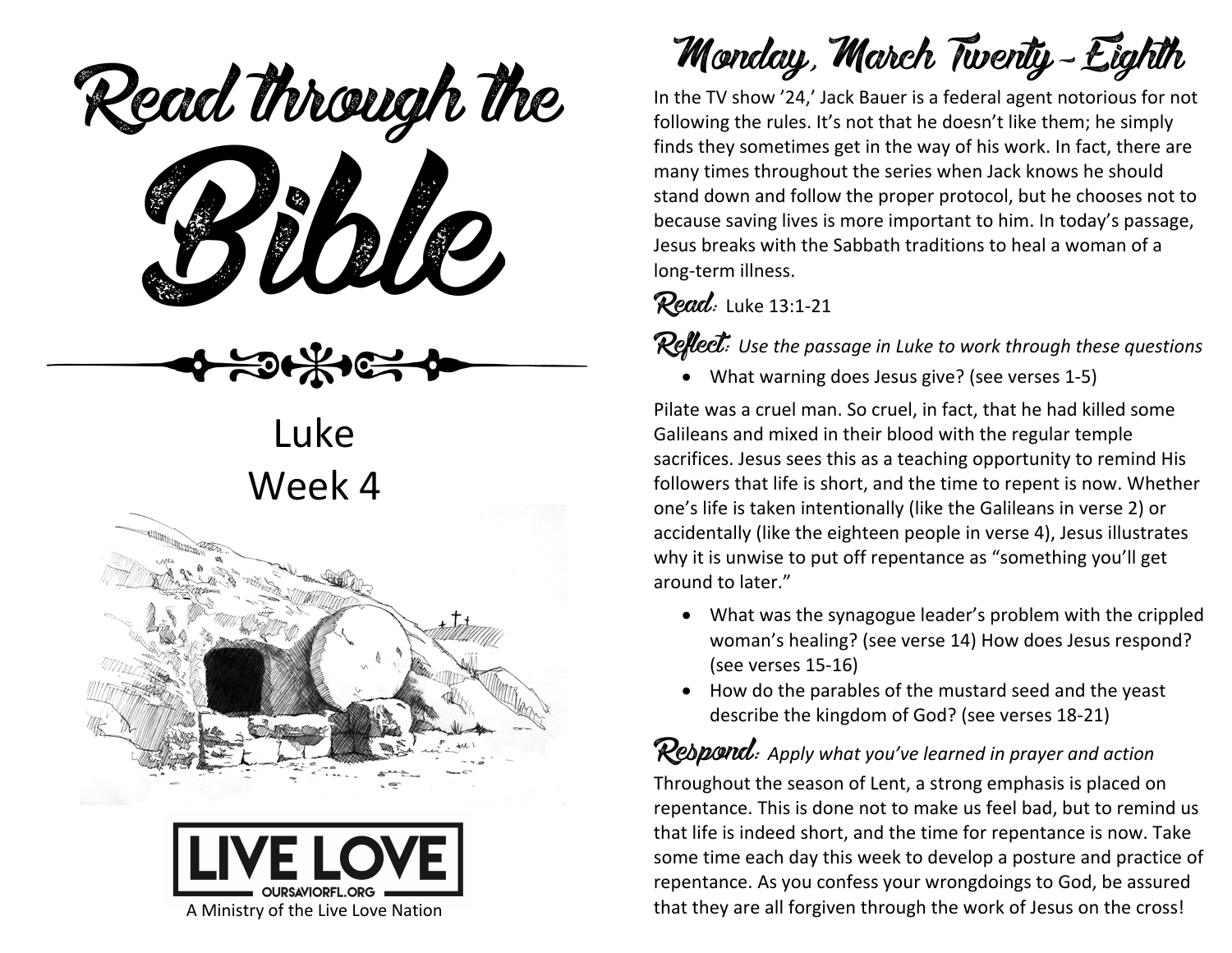# Tuesday, March Twenty-Ninth

In south Tampa, Ciro's Speakeasy is a prohibition themed restaurant that offers an evening of food and fun for both regulars and tourists alike. There's one catch, though: in order to get in through the narrow door of the building, you have to know the secret phrase. If you know it, you are immediately ushered in. If you don't, there's a McDonald's not too far up the road. In today's passage, Jesus shares how people can enter through the narrow door of His kingdom.

#### Read: Luke 13:22-35

Reflect: *Use the passage in Luke to work through these questions*

• What is the person's concern? (see verse 23) How does Jesus address this concern? (see verse 24)

Notice the contrast between the person's question and Jesus' response. The person wants to know how many people are going to be saved, but Jesus encourages him to simply consider his own salvation instead. Because Jesus 'knows' His followers (see verses 25 and 27), He will recognize them when they try and enter through 'the narrow door.'

Over the years, quite a few people have found this particular passage concerning. "How do I know if I am going to be saved? What if the owner of the house closes the door on me?" Rest assured, this will not be our fate, for "everyone who calls on the name of the Lord will be saved" (Romans 10:13).

• How does Jesus respond to Herod's threat of death? (see verses 32-33)

#### **Respond:** Apply what you've learned in prayer and action

Suppose you have a family member or friend who doubts they are truly saved (or perhaps this is a real situation for you). What might you say to assure her (or him) that she (or he) belongs to Christ and is indeed saved?

# Wednesday, March Thirtieth

Boy, it sure ain't cheap to live in Pinellas County! In a seller's market like we find ourselves in today, people wishing to purchase a home have to first consider how they are going to afford it. What assets do they currently have? How much will the bank offer? What lifestyle changes might they need to make? These are the types of questions serious homebuyers must consider when determining the costs of purchasing a home. In today's passage, Jesus asks His followers to consider the costs of following Him.

#### Read: Luke 14:1-35

Reflect: *Use the passage in Luke to work through these questions*

• What comparison does Jesus give for why He healed the sick man on the Sabbath? (see verse 5)

"Do as I say, not as I do." Jesus once again points out the Pharisees' hypocrisy: surely, they would save their ox or child on the Sabbath. How is this man any different?

- What happens when we exalt ourselves? (see verses 8-9)
- What happens when we humble ourselves? (see verse 10)
- What conditions must be met for someone to be a disciple of Jesus? (see verses 26-27)

Wait, did Jesus just tell us to hate our family members?! While He does not mean that we should hate them in a literal sense, He does mean it in a comparative sense. As true followers of Jesus, we must be willing to put Jesus far above anybody else – including ourselves!

• How do Jesus' examples show why it is important for us to consider the cost of following Jesus? (see verses 28-33)

## Respond: Apply what you've learned in prayer and action

While the world today looks vastly different from the time Jesus walked upon the earth, many issues remain the same. Make a list of 'costs' you consider when following Jesus on a daily basis.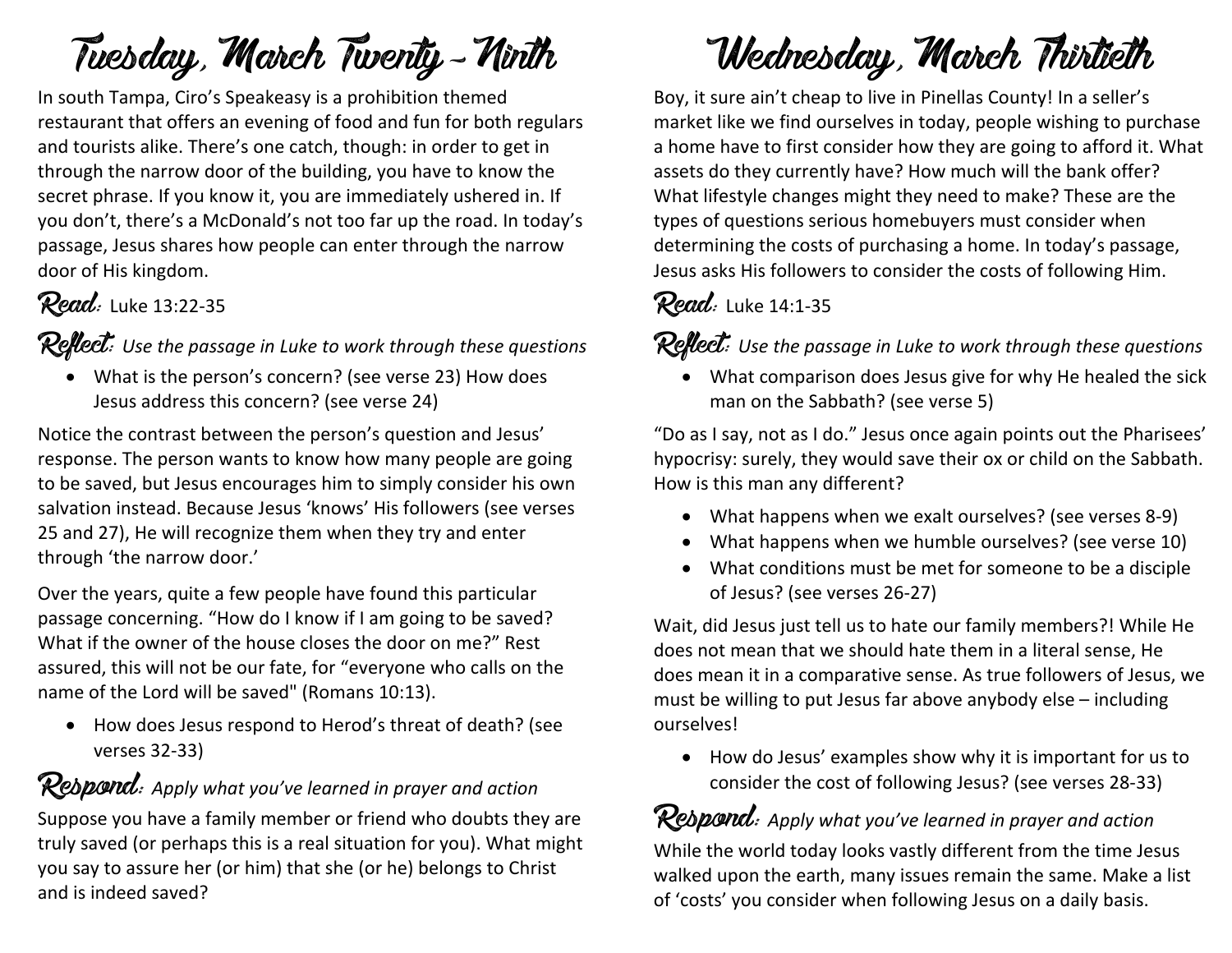Thursday, March Thirty-First

Have you ever temporarily lost something valuable before? Perhaps you misplaced the item somewhere in your home, and you spent hours shuffling through drawers, pulling out boxes, opening up every cabinet, and even checking through the pockets of your clothes in the laundry basket. And then, finally, after much vigor and determination, you find it! What relief! What joy! What celebration! In today's passage, Jesus shares with us the joy He experiences when 'lost' folks are found.

#### Read: Luke 15:1-32

Reflect: *Use the passage in Luke to work through these questions*

• According to the parable, why is the shepherd willing to leave the 99 sheep to save the one lost sheep? (see verses 4-7)

From a logical standpoint, this scenario doesn't make any sense. After all, why in the world would a shepherd leave his 99 sheep to go find one? However, from a Gospel standpoint, this is exactly what He wanted the judgmental Pharisees to understand: every lost sheep is worth the shepherd's time and energy (see verse 2). The heart of the Gospel is that Jesus seeks out all who are lost and brings them back to Him.

- According to the parable, how does the woman search for the lost coin? (see verse 8)
- According to the parable, how does the father treat his lost son when he returns? (see verses 20-24)

Much like the father, Jesus doesn't turn away sinners. He welcomes them with open arms! Jesus was willing to destroy His reputation with the Pharisees if it meant saving sinners in the process.

#### **Respond:** Apply what you've learned in prayer and action

Take a moment to spend time in prayer thanking God that He has 'found' you. Pray that others in this world may be 'found' too.

Friday, April First

On December 11, 2008, Bernie Madoff was arrested for operating the largest Ponzi scheme ever. Over the span of many years, Madoff swindled more than 4800 clients out of 64.8 billion dollars. Many of his clients were shocked: how could a man they trusted misuse their money so egregiously? In today's passage, Jesus shows us why it's important to be trustworthy and responsible with our wealth and possessions.

#### Read: Luke 16:1-18

**Reflect:** Use the passage in Luke to work through these questions

• What does Jesus say in regard to how we handle our wealth? (see verses 10-12)

When God tasked us with taking care of His creation, He desired for us to do so honestly and responsibly. Jesus reminds us that all of us are susceptible to mismanaging the gifts God has given us. But, if we can learn to be trustworthy with very little, we can also learn to be trustworthy with much.

- Why can no one serve two masters? (see verses 13-15)
- How does Jesus use the example of divorce in verse 18 to explain His position in verses 16-17?

Back in Jesus' time, some men were divorcing women for absurd reasons: not folding the towels right, burning a meal, etc. Jesus reminds them here that issues like divorce are not to be taken lightly – there are consequences to doing so (see verse 18). However, it should be noted that there are Biblical causes for divorce (see Matthew 5:31-32, Matthew 19:7-9, and 1 Corinthians 7:15). By using divorce as an example, Jesus shows us that even though He fulfilled the Law, it is still important in His eyes.

Respond: *Apply what you've learned in prayer and action* How do you handle your wealth? Take some time to give thanks for the ways God has provided for you in both the small and big ways.